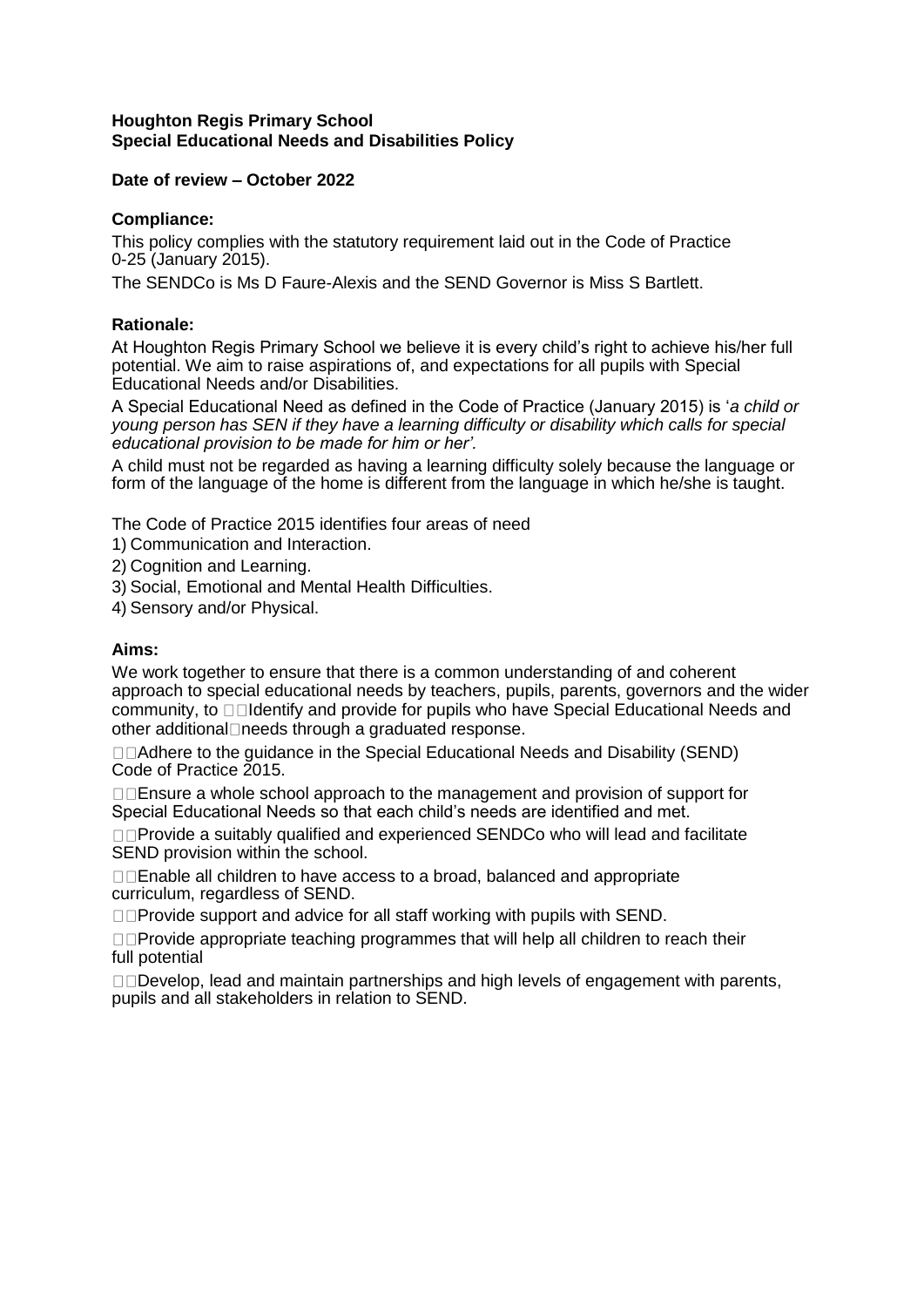# **Identifying Special Educational Needs:**

A pupil is considered to have Special Educational Needs if they have either a learning difficulty or a disability and they need special educational provision to be made for them. Special educational provision is defined as any education provision which is additional to or different from that generally made for others of the same age in mainstream school. At Houghton Regis Primary School we believe that class teachers are teachers of all children. It is their responsibility to meet the needs of all pupils within their care. They do this by employing high quality teaching strategies which acknowledge the individual needs of each pupil in their class. When a pupil does not make adequate progress this is identified, and provision is put in place within the classroom setting to try to address this. The Code of Practice suggests that pupils are only identified as having a Special Educational Need if they continue to fail to make adequate progress once they have had all the appropriate Wave 1 interventions/adjustments and quality personalized teaching.

If this is the case the pupil is then identified as having a Special Educational Need. The Code of Practice (2015) identifies four broad categories of Special Educational Needs. These are:

- 1. Communication and Interaction
- 2. Cognition and Learning
- 3. Social, Emotional and Mental Health Difficulties
- 4. Sensory and Physical Needs

At Houghton Regis Primary School we recognise that these four categories broadly identify aspects of the primary need for a pupil with SEN, however we also acknowledge that every pupil is unique and understand the importance of examining the needs of the *'whole child'*. We recognise the need to gather information about the pupil from everyone involved in the pupil's education, and acknowledge the importance of information about the pupil from other partners in their education, particularly their parent/carers. We work in close partnership with all involved to ensure the best possible provision for the pupil.

When examining progress and attainment, and considering identifying a Special Educational Need it is important to be aware of what does not constitute SEN:

Disability – The Code of Practice outlines the duty of *'reasonable adjustment'* as provided under the current Disability Equality legislation, but this alone does not constitute SEN.

- **DOHealth and welfare**
- Attendance and punctuality
- Being in receipt of Pupil Premium Grant (PPG)
- Being a Looked After Child (LAC)

English as an additional language (EAL)

Being a child of a service măn/women.

### **A Graduated Approach to Special Educational Needs Support:**

The graduated approach is at the heart of whole school practice at Houghton Regis Primary School, as we are continually assessing, planning, implementing and reviewing our approach to teaching all children. However, where a potential SEN has been identified, this process becomes increasingly personalised as it responds to a growing understanding of the child's barriers to, and gaps in, learning and an increasingly individualised assessment of need.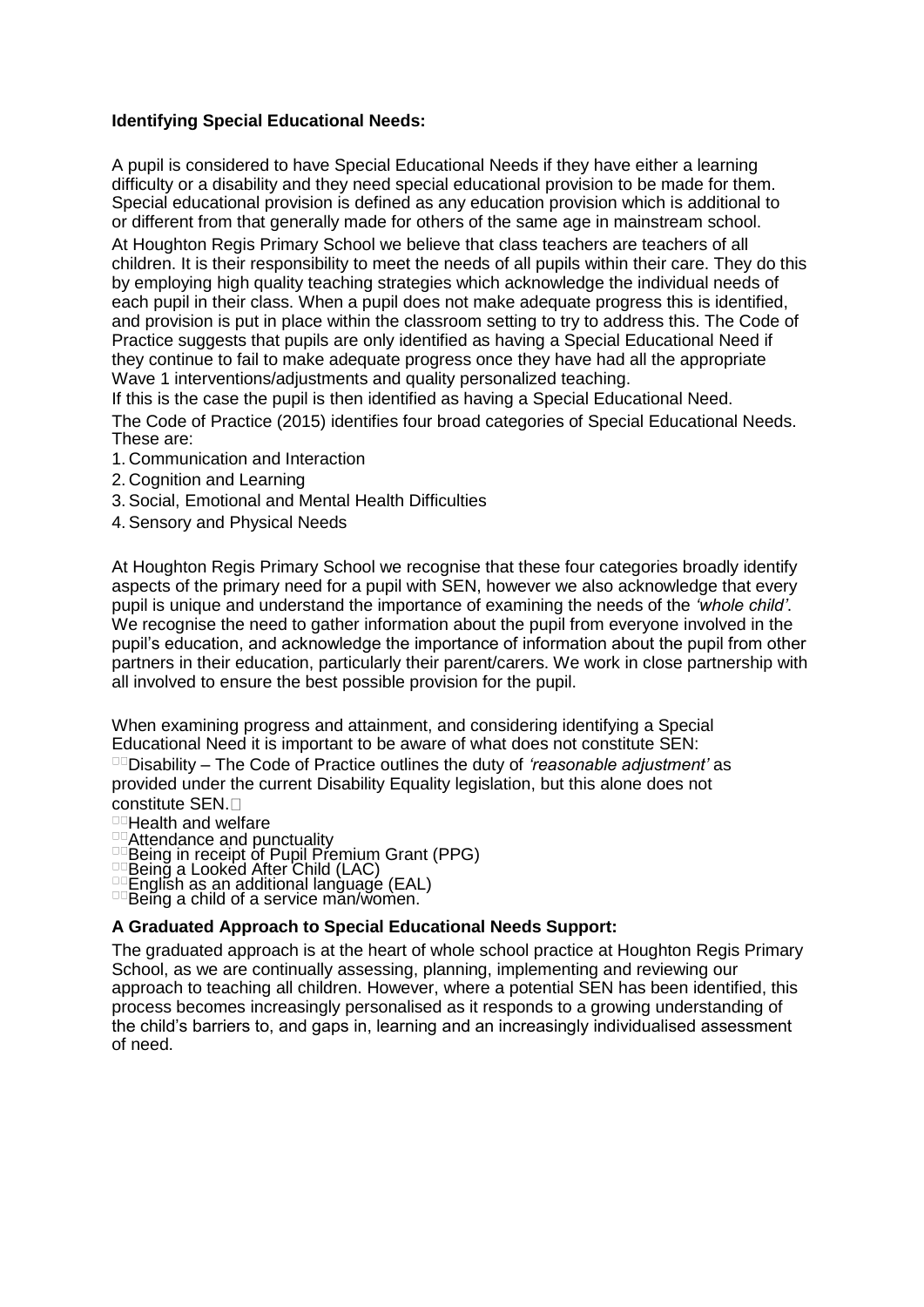# **Quality First Teaching:**

Class teachers are responsible and accountable for the progress and development of all the pupils within their class (Teachers Standards 2012). At Houghton Regis Primary School teachers are supported in this by regular Pupil Progress Meetings which discuss the attainment and progress of all learners at the school.

Houghton Regis Primary School places a high emphasis on developing excellent Quality First Teaching; including emphasis on the importance of marking and feedback, using assessment information to shape planning and delivery, self-assessment by the pupils, and learning new skills. We acknowledge the impact this can have on attainment and progress, and recognise that additional intervention and support cannot compensate for a lack of good quality class teaching. We ensure, through rigorous Performance Management procedures that any underperformance in teaching is addressed and the impact on pupils minimised. Regular Continuing Professional Development (CPD) is provided to enhance staff skills and understanding of SEN.

Where a pupil is identified as underachieving, the first response is made by the class teacher who plans appropriate adaption, differentiation, interventions and individualised target setting for the pupil in question. As part of the Pupil Progress Meeting these strategies will be discussed and where to go next to ensure the pupil in question gets the correct support and intervention. The Code of Practice suggests using a range of sources of information including:

DET eacher's assessment and experience of the pupil.

Pupil progress, attainment and behaviour.

- The individual's development in comparison with their peers.
- **<u>Dollie</u>** Wiews and experience of parents.

 $\overline{p}$ The pupil's own views.

<sup>DD</sup> Advice from external support services if already involved.

Du Standardised testing, criterion referenced assessments, screening assessments.

If following a period of additional intervention and targeted support, which has been effectively monitored, the pupil is still underachieving, the class teacher, in discussion with the SENDCo, will place the child on the school SEND list at School Support. This discussion will consider all the information gathered about the pupil, and will compare their attainment and progress against national data and expectations. The discussion will also include examining the Central Bedfordshire graduated response advice. Parents will be involved in discussions regarding this and how support for the pupil will be carried out.

### **School Support:**

At Houghton Regis Primary School we continue to use a cyclical approach to planning support and delivering improved outcomes for children with SEND. This allows the school to continually reflect on the approaches we use to meet a child's needs. The approach used is Assess – Plan – Do – Review.

This approach can be seen as follows:

Assess – the child's needs.

Plan – what you need to do, the provision needed and what outcome should be achieved. Do – put the provision in place.

Review – what difference is it making towards outcomes?

### Assess:

A clear understanding of a child's needs is a critical precondition to planning effective strategies, creating appropriate provision and influencing the adjustments to teaching that will lead to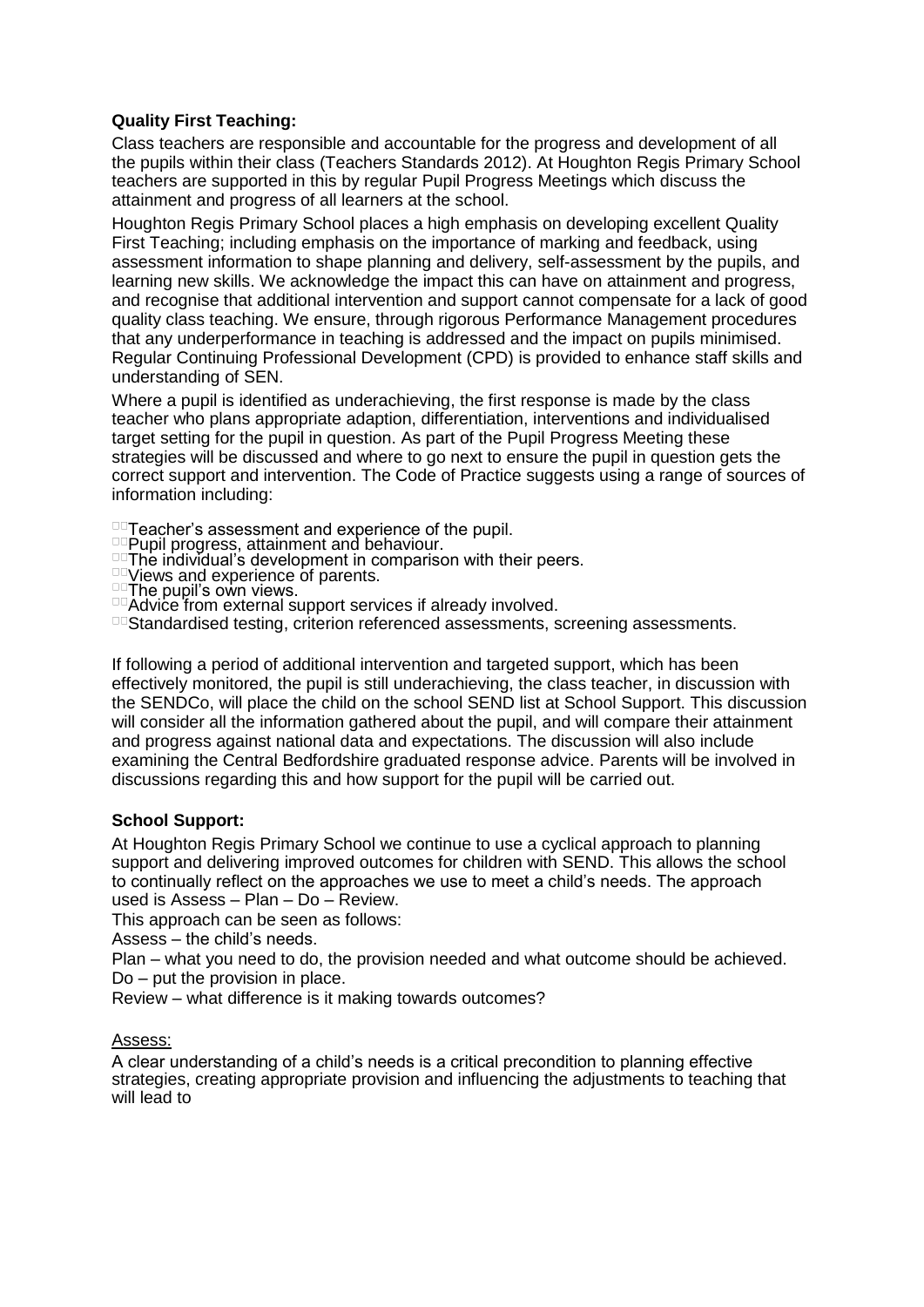good progress and improved outcomes. A clear analysis of the needs of the pupil will have been established during discussions with all parties involved and through the Pupil Progress Meetings, however, when a child is placed on School Support at Houghton Regis Primary School, it may be necessary to further analyse the precise gaps in a pupils learning and development in order to further clarify what the barriers to learning may be. This may be achieved by the use of standardised testing, criterion referenced testing or SEND specific checklists among other tools. The pupil's needs will also be compared to the graduated response document issued by Central Bedfordshire which gives guidance about identifying SEND. Houghton Regis Primary School aims to work in an integrated manner to meet the needs of the *'whole child'*, and therefore it may be appropriate to request additional support for a pupil through the Early Help Assessment process, or Team Around the Child (TAC) at this stage.

#### Plan:

Class teachers will retain the prime responsibility for responding to a pupil's identified need. The Code of Practice clearly says that 'all teachers and support staff should be made aware of a child's needs, the support provided and any teaching strategies or approaches that are required.' At Houghton Regis Primary School this is achieved through the use of IEPs, Provision Maps and SEN Support Plan's (where appropriate) which identify the needs of the pupil, the targets for progress, how these targets will be implemented, the frequency of support received by the pupil and have clear criteria for success within an agreed time frame.

Interventions are planned and are linked to discussions held at Pupil Progress Meetings and SEND plan meetings. Interventions are planned robustly to ensure progress for pupils. All interventions are planned in collaboration with the class teacher, teaching assistant and SENDCo.

The level of support provided will be flexible and will depend on the immediate needs of the individual pupil. Pupils with a higher level of need at School Support will typically receive up to 10 hours support through small group work, 1:1 support or partner work and this will happen both within and outside the classroom.

### Do:

Class teachers at Houghton Regis Primary School work closely with teaching assistants and specialist staff who are delivering interventions and targeted provisions to plan and assess the impact of these interventions. All staff, where possible, attend Pupil Progress Meetings and SEND Plan meetings to ensure effective sharing of information, and teaching assistants delivering interventions also provide regular written updates about the impact of the provision for each child.

#### Review:

All staff continually review the progress of all pupils on a daily, albeit informal, basis in every lesson through marking and feedback opportunities as well as regular discussions with support staff, and staff will make necessary adaptations to teaching and learning approaches and provision as appropriate. At Houghton Regis Primary School there are also more formal, rigorous ways of tracking progress. These include half termly Pupil Progress Meetings, half termly progress updates and termly SEND Plan meetings. These meetings will consider whether pupils with SEND are on track to reach their targets, whether there is an increase in previous rates of progress and whether there is a narrowing gap (attainment and progress) between pupils with SEND and those without.

These meetings will address the following key considerations:

 $\Box$  Has the pupil achieved the agreed targets?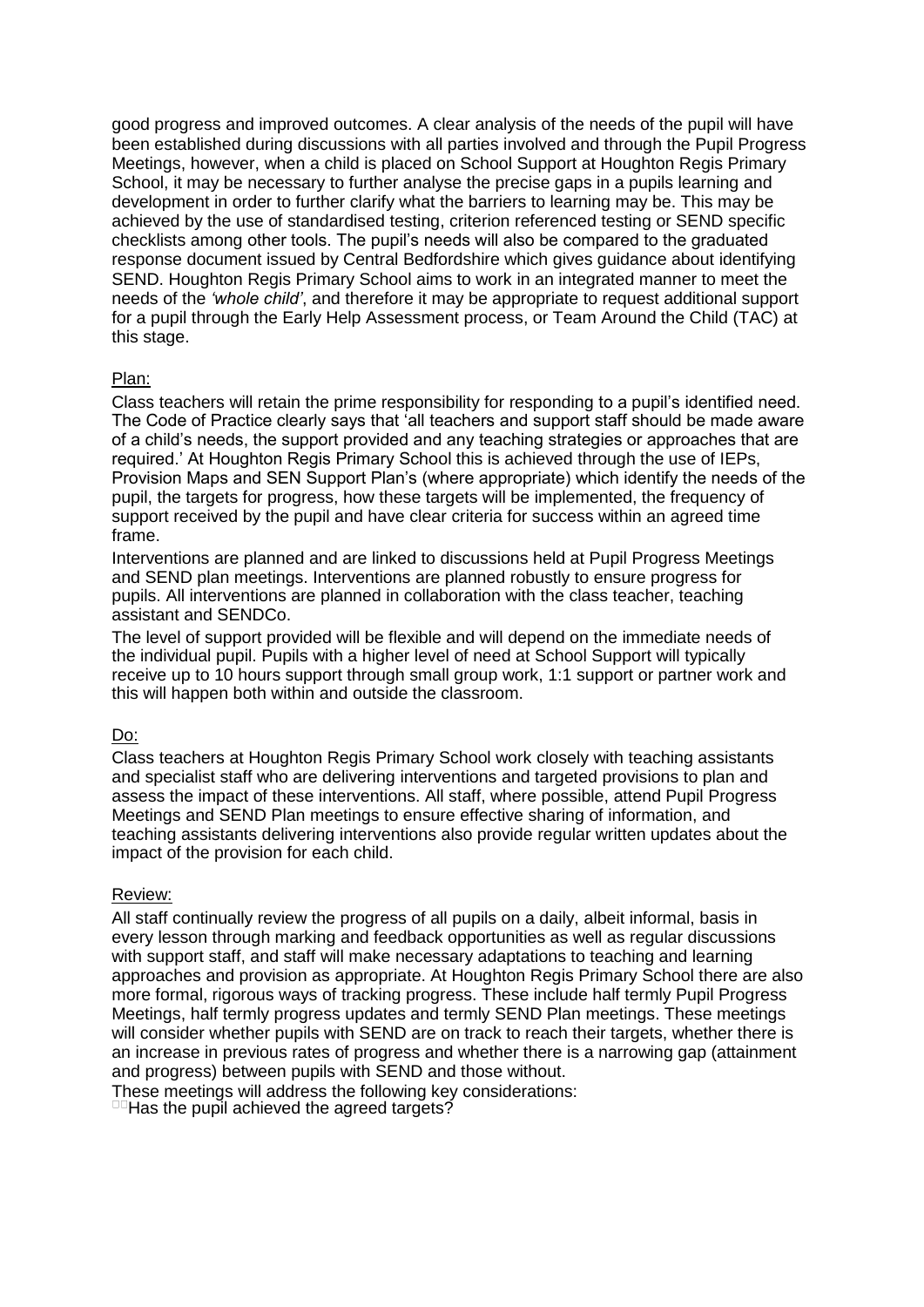- $D<sup>CD</sup>$  What is the evidence from regular day to day tracking?
- $10$ Has there been a generalisation of skills transferring back into class work?
- How have pupils and parents responded to targeted provisions?
- What are the views of all stakeholders?
- $\Box$  How does this term's evaluation feedback into the analysis of pupil's needs.
- $I<sup>II</sup>$ What are the necessary changes to support, provision and targets needed for next term?

It is important at this stage to assess whether a pupil needs to remain at School Support, whether they require more or less interventions to overcome barriers to learning, or whether the school has, despite its best endeavours been unable to effectively address the SEN of an individual pupil. If this is the case the school will consider (with reference to the Central Bedfordshire graduated response document, and the Local Offer) whether it needs to request advice from outside agencies. If this is considered in the best interests of the child, the SENDCo will facilitate a referral to the appropriate agency after collaborating with parents, pupils and staff. The SENDCo may also consider whether they need, in collaboration with parents to apply for Statutory Assessment or EHC Needs Assessment in order to access funding from the Local Authority.

#### Education, Health and Care (EHC) Needs Assessment:

If, despite the best efforts of all involved, a pupil has needs which are not being met by the provision Houghton Regis Primary School has in place it may be necessary to consider applying to the Local Authority for an EHC Needs assessment. The Local Authority must respond within 6 weeks to the request for an EHC Needs Assessment with a decision whether to carry out the assessment or not. If the Local Authority decides to carry out an EHC Needs Assessment they must complete this process within 16 weeks and inform parents as to whether they will be issuing a draft Education, Health and Care plan (EHC plan) or not. Once the draft EHC plan is issued parents and young people will have 15 days to respond and request a school placement. The school in question is then consulted. The EHC plan has to be finalised within 20 weeks of the initial request for statutory assessment.

#### Education, Health and Care Plan:

Once an EHC plan is finalised the local authority must ensure that the specified special educational provision is secured. Houghton Regis Primary School will use all resources available to meet the needs of these individual children to the best of its ability. The Children's and Families Act 2014 requires Local Authorities to review an EHC plan within 12 months of it being issued and then every subsequent 12 months. This responsibility is usually delegated to the school. All Annual reviews will be chaired by the SENDCo and all involved parties will be invited to attend. Families may choose to request a personal budget to support them in securing the provision identified in the EHC plan. If this option is chosen the SENDCo will support the family in accessing the services they require.

#### **Responsibilities:**

The class teacher is responsible for:

Ensuring that their planning and teaching includes strategies and teaching methods which will ensure that children identified as having SEND have every opportunity to access the full curriculum.

Maintaining an up to date Class File for their class, detailing individual children, their needs and action being taken.

De Being familiar with and implementing relevant aspects of the SEND policy.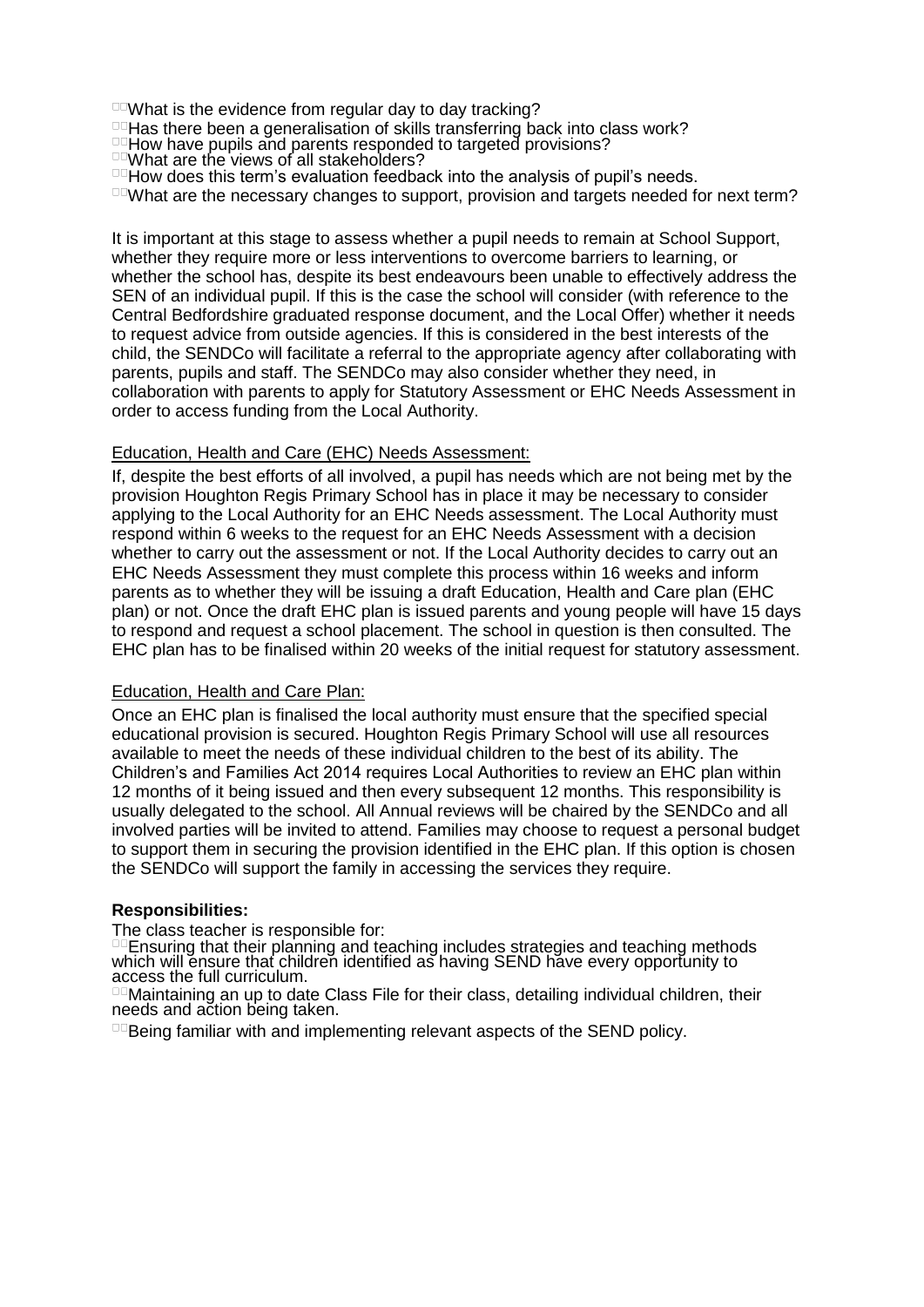$\overline{C}$ Keeping the SENDCo informed of any changes to need or circumstances.

The Learning Support Assistants/ Teaching Assistants (LSAs/ TAs) are responsible for: Supporting groups or individual pupils to access the curriculum under the direction of the class teacher.

Deproviding feedback to the teacher regarding children's progress.

**Being familiar with and implementing relevant aspects of the SEND policy.** 

The SENDCo is responsible for:

DD Overseeing the day to day operation of the school's Special Educational Needs and Disabilities (SEND) policy.

Coordinating provision for children who have SEND.

Liaising with and advising fellow teachers in relation to SEND.

Managing Learning Support Assistants/ Teaching Assistants (LSAs/ TAs) in relation to  ${\sf SEND.}$   $\Box^\Box$  Maintaining the school's SEND register and overseeing the records of all children who have SEND.

DOLiaising with other relevant parties including parents, the SEND Governor and professionals.

Reviewing and keeping updated the SEND policy.

DOCarrying out assessments of children identified as having SEND.

Preparing documentation for requests for formal assessments or referrals.

Arranging the annual review of children with a Statement of Educational

Needs/Education, Health and Care plans.

The Governing Body is responsible for:

Doing its best to secure that the necessary provision is made for any pupil who has SEND. <u>Dece</u>nsuring that teachers in the school are aware of the importance of identifying, and providing for, those pupils who have SEND.

Consulting the LA and the Governing Bodies of other schools, when it seems to be necessary or desirable in the interests of coordinated special educational provision in the area as a whole.

Ensuring that a pupil who has SEND joins in the activities of the school together with pupils who do not have Special Educational Needs, so far as is reasonably practical and compatible with the child receiving the special educational provision their learning needs call for and the efficient education of the pupils with whom they are educated and the efficient use of resources.

Reporting annually to parents on the implementation of the school's policy for pupils who have SEND.

Having regard to the Special Educational Needs Code of Practice (January 2015) when carrying out its duties toward all pupils who have SEND.

DO Ensuring that parents are notified of a decision by the school that SEND provision is being made for their child.

Ensuring they are up to date and knowledgeable about the school's SEND provision including the deployment of resources.

Ensuring that the quality of SEND provision is continually monitored.

DEnsuring that SEND provision is an integral part of the school development plan giving careful consideration to the time allocated for SENDCo.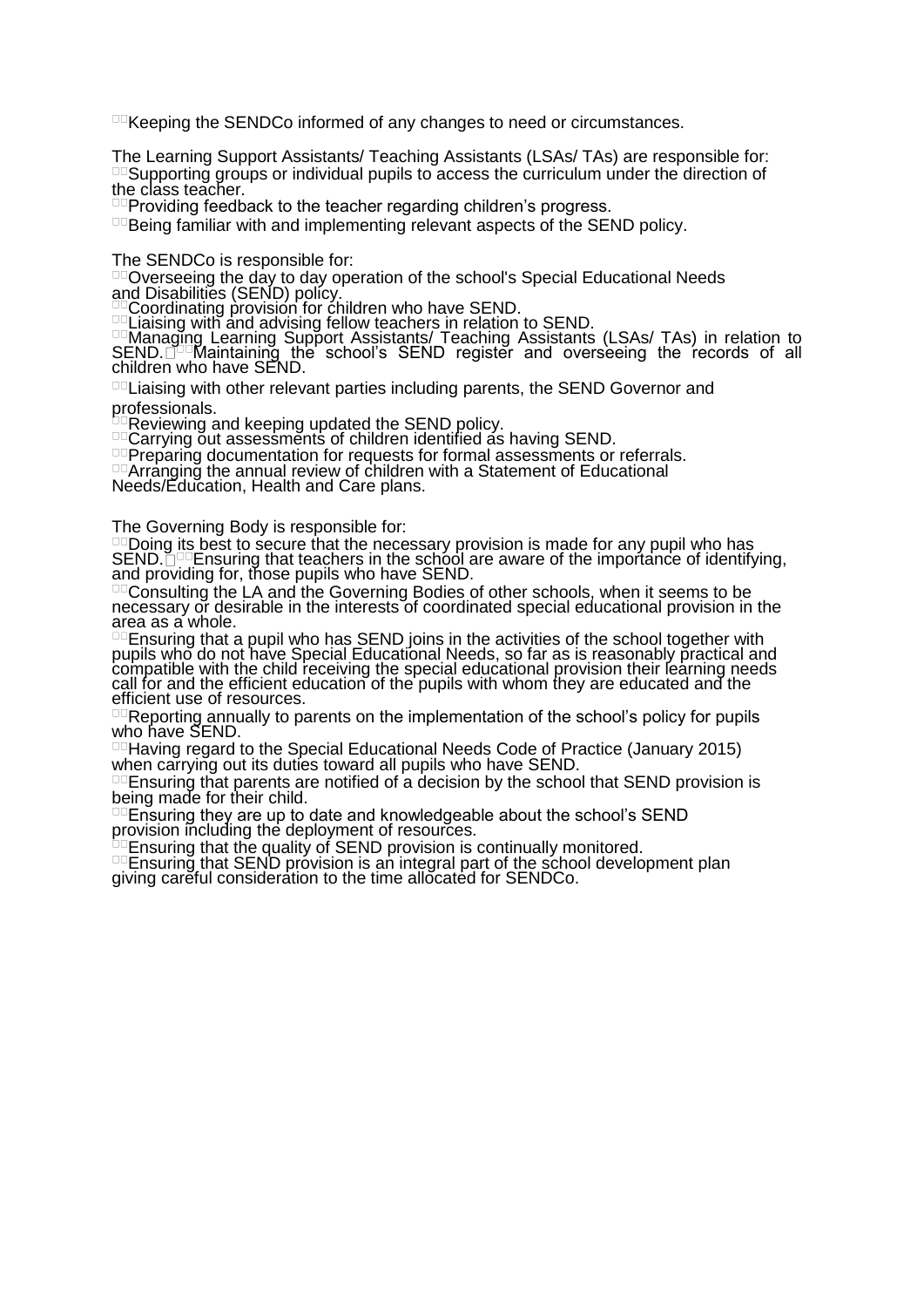# **Resources:**

Many children with Special Educational Needs will not need resources outside those normally found in the classroom. Differentiation of class work within a curriculum framework will help to meet the learning needs of all children. However, some children may need a particular piece of equipment, or additional teacher support to support their learning. SEND resources are audited regularly and updated in relation to the needs of the children.

Learning Support Assistants/ Teaching Assistants are assigned to classes in order to support all children including those experiencing difficulties, whether this be on a 1:1 basis or small group support.

# **Complaints Procedures:**

If a parent/carer is not satisfied with the Special Educational Needs provision made for their child at Houghton Regis Primary School, an appointment can be made to talk to the class teacher, SENDCo or Headteacher. All the relevant information will be made available at the meeting. If parents are dissatisfied with the outcome, the parents/carers should write to the Headteacher to this effect. If on pursuing complaints the parents are not wholly satisfied with the response of the school they may wish to seek further advice/assistance from the Local Authority.

### **Partnership with Parents:**

The provision for SEND at Houghton Regis Primary School is identified in our SEND Information report which can be found on the school website.

The school will support parents in accessing support for their child from external agencies, and will refer children and families to services as appropriate. This referral may take place through the Early Help Assessment process or through direct referrals to services facilitated by the SENDCo. The SENDCo will also signpost the child/families to relevant agencies who may be able to provide additional support for the child/family.

Admission arrangements for Houghton Regis Primary School can be found in the Admissions Policy, but no child will be discriminated against as a result of their SEND. Where necessary, specialist access arrangements will be put in place to ensure equality of access to assessment and national testing. This will be facilitated by the SENDCo.

Where a child with SEND is due to transition to our school, or from our school to another setting, the SENDCo will ensure smooth transition of information. The SENDCo will arrange a transition meeting and additional transition visits/arrangements as necessary to meet the child's SEND.

Our school places high value on parental involvement and opinion, and recognises the important role they play. Parents will be involved at every stage of the process and informed as and when the class teacher has any concerns.

### **Involvement of Children:**

At Houghton Regis Primary School we believe it is of paramount importance that the children are involved at every stage of the process where appropriate. This ensures they are aware of the difficulties they have and allows them to take responsibility for their own learning.

### **Supporting Pupils at School with Medical Conditions:**

The school will use its best endeavours to meet the needs of every child. This includes those children with medical conditions. Please see the Policies for Accessibility and Administration of Medicines. Some pupils who have a medical condition may be disabled, and where this is the case Houghton Regis Primary School will comply with the duties placed on it by the Equality Act 2010. The school is required by legislation to have an Accessibility Plan in order to promote access for disabled pupils to the school curriculum. This includes access to teaching and learning and also to the wider curriculum of the school, such as participation at after school clubs.